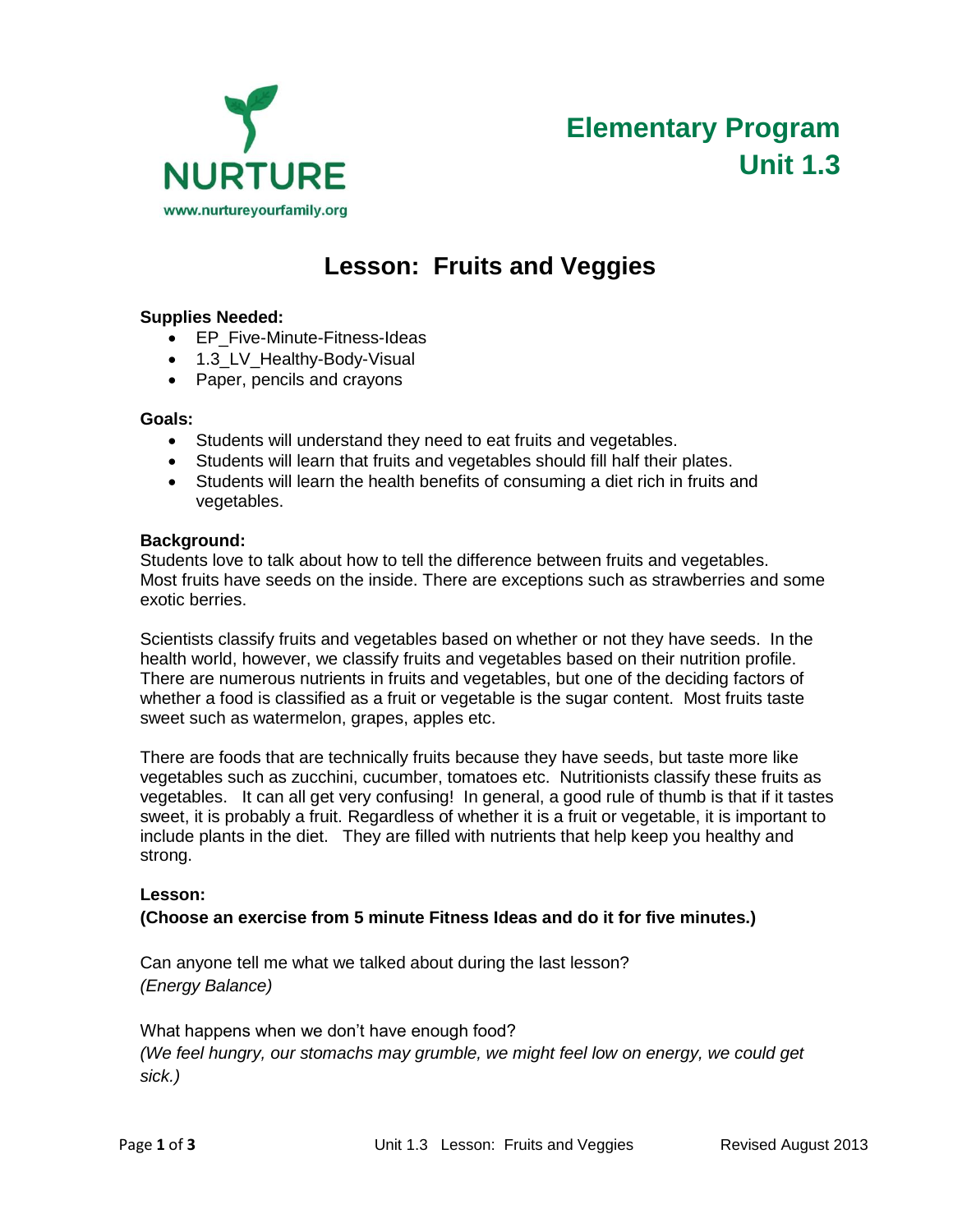What happens when we have too much food?

*(We feel full, we may get an upset stomach, feel like throwing up, or we might feel very sleepy.)*

What happens when we eat the amount of Go Foods that our bodies need? *(We have the energy to do the things we love like basketball, tag, dance, soccer, etc.)*

Grown-ups always tell you to eat your fruits and veggies, but do you know why they are so important?

*(Fruits and vegetables contain vitamins and minerals that your body needs to grow strong and stay healthy.)*

**(Show slide 1.)** Let's take a look at the food guide called MyPlate. This is a guide for how much of each type of food you should eat at each meal.

The red portion represents fruits. **(Make the okay sign.)** Can you think of some tasty fruits? *(Apples, bananas, kiwi, grapes, oranges, berries, watermelon, etc.)*

Now let's take a look at the vegetable **(Smile.)** food group, the section colored green. Can you think of some yummy veggies? *(Carrots, broccoli, spinach, potatoes, sweet potatoes, celery, asparagus, etc.)*

When you add the red part with the green one, the fruits and vegetables make up half of the plate. At each meal try to fill half your plate with fruits and vegetables – and eat them too.

**(Show slide 2.)** So why do we need to eat fruits and veggies? (*Fruits and vegetables contain vitamins and minerals and fiber that help keep our bodies strong and healthy.)*

**(Show slide 3.)** I want everyone to look at their skin. Vitamin A, which is found in vegetables such as carrots and sweet potatoes, helps your skin stay healthy. It also promotes good vision which means it helps you see better. Without Vitamin A, we wouldn't be able to see in the dark! And it helps keep your hair healthy so it looks its best.

**(Show slide 4.)** Raise your hand if you've ever had a bad cold? Being sick is not very fun. Vitamin C, which is found in fruits such as strawberries and oranges, helps build a strong immune system, so your body can fight off germs, colds and sickness. Vitamin C also helps your body heal when you get a cut or bruise.

**(Show slide 5.)** Some vegetables, such as broccoli and spinach, contain calcium. Calcium is needed to build strong bones and teeth. Can anyone name another good source of calcium? *(Milk and yogurt)*